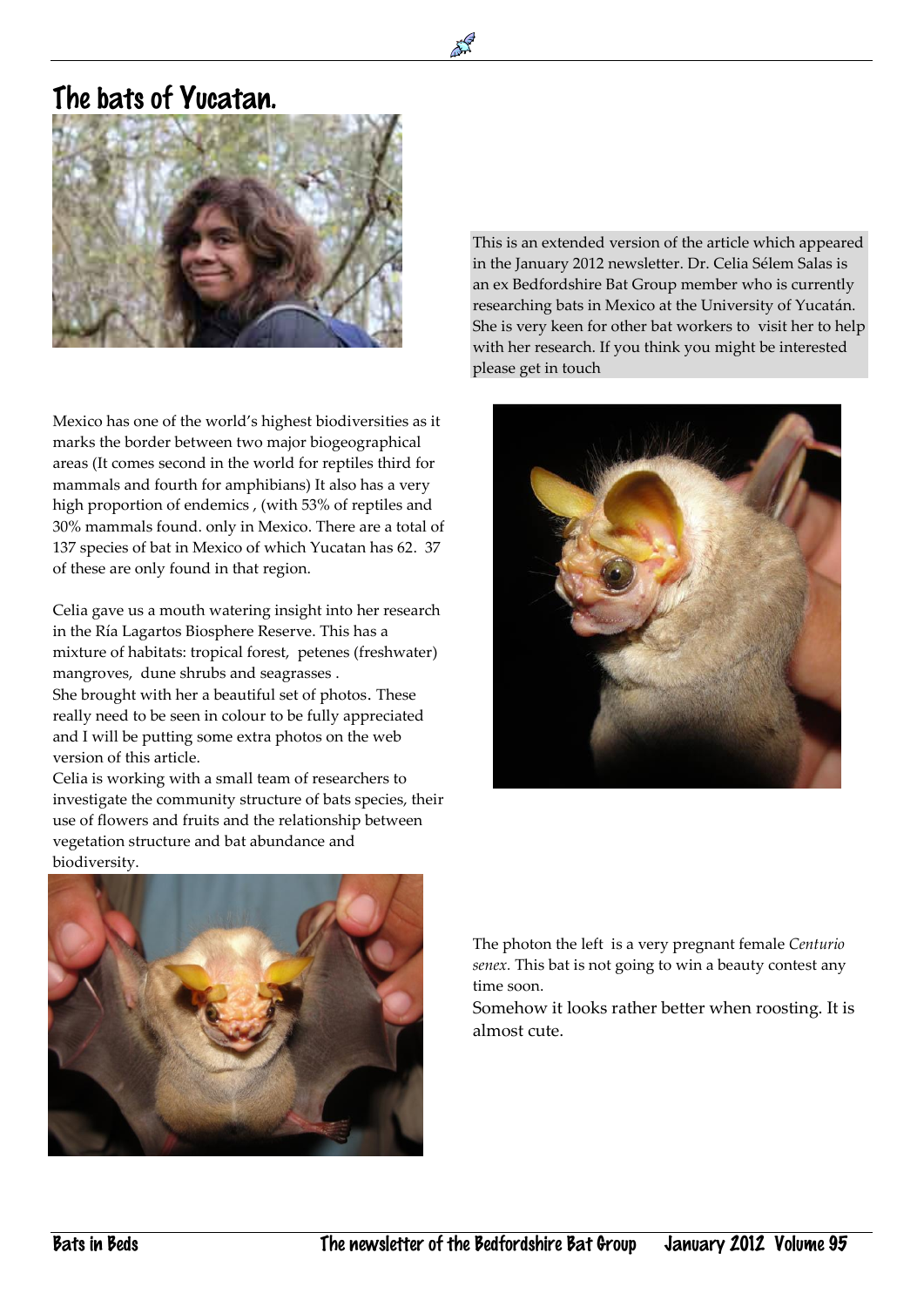



This Cariollia soweli looks very photogenic hanging up



To move onto more "normal" looking bats, we were very taken with this *Tonati evoti*, Davi's round eared bat (below) who weighs in at between

14 and 30 grams and eats insects, fruit and pollen.



Another of her pictures showed an *Artibeus* 



*Lasirius ega* The Yellow Bat

*jamaicencis* (whose fur was stained yellow with a oil produced by the plant was she was visiting, leaving it the colour of a smoker's nicotine stained finger.